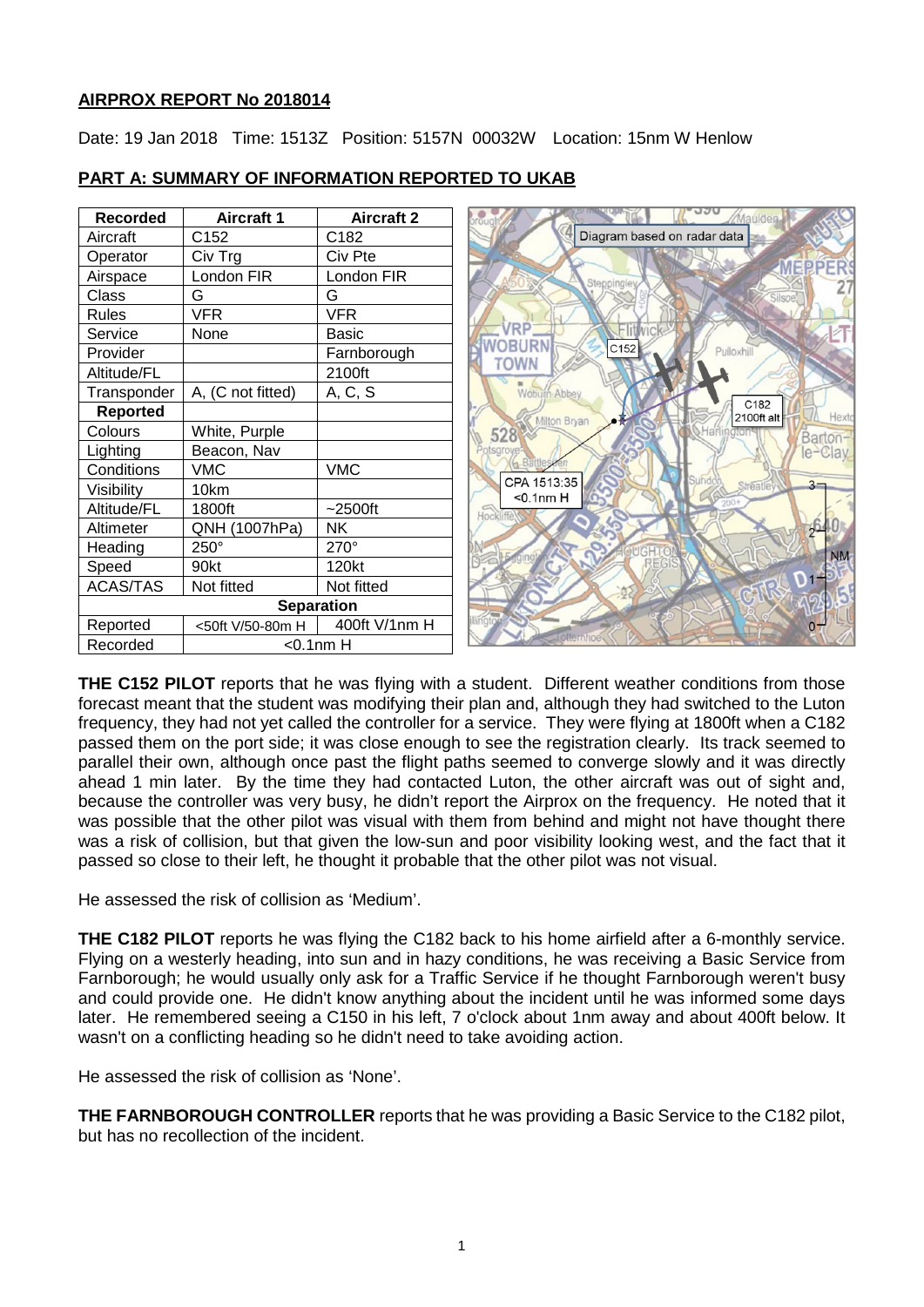### **Factual Background**

The weather at Luton was recorded as follows:

EGGW 191520Z AUTO 24010KT 9999 NCD 05/M00 Q1007=

#### **Analysis and Investigation**

### **CAA ATSI**

The C152 pilot was listening out on the Luton approach frequency but had made no radio contact with the controller.

At 1508:55 the C182 pilot contacted the Farnborough LARS North controller and requested a Basic Service. The service was agreed between the pilot and controller at 1509:22, and the controller provided the London QNH and issued a transponder code of 5021. The transponder code was first visible on radar at 1509:39 (Figure 1).



Figure 1 – 1509:39

Both aircraft flew converging headings, with the C182 catching up slightly with the C152 by 1512:32 (Figure 2).



Figure 2 – 1512:32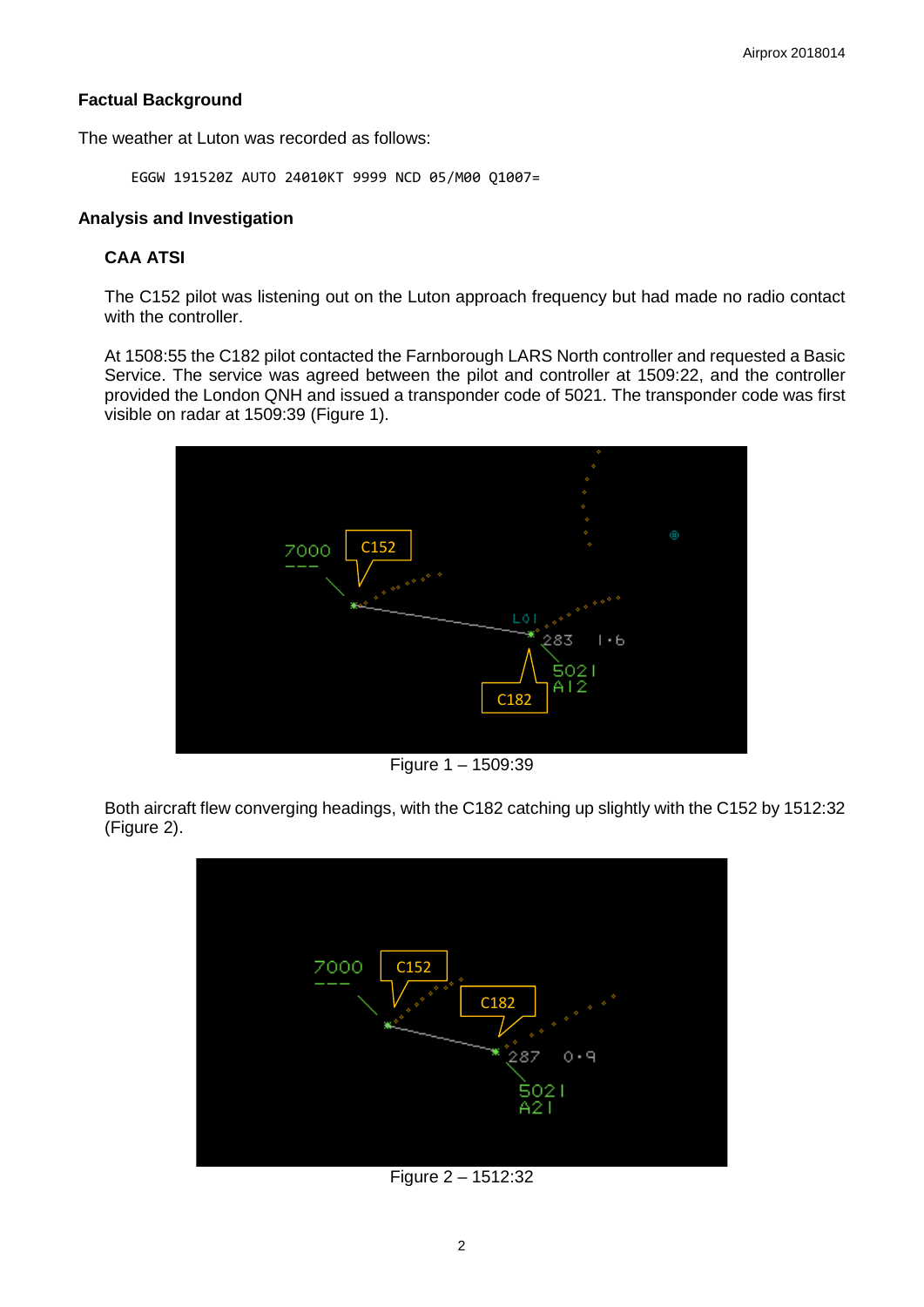At 1513:11 (Figure 3), the C152 turned left towards the track of the C182. At this point the Farnborough LARS North controller was giving Traffic Information to another aircraft.



Figure 3 – 1513:11 Figure 4 – 1513:35

CPA as seen on the radar, occurred at 1513:35 (Figure 4) with separation of 0.1nm between the two aircraft.

At the time of the Airprox both aircraft were operating in Class G airspace. The C152 was receiving no service and the C182 was under a Basic Service. No Traffic Information was given. Under the terms of a Basic Service, whether Traffic Information has been provided or not, the pilot remains responsible for collision avoidance without assistance from the controller.

### **UKAB Secretariat**

The C152 and C182 pilots shared an equal responsibility for collision avoidance and not to operate in such proximity to other aircraft as to create a collision hazard<sup>[1](#page-2-0)</sup>. If the incident geometry is considered as converging then the C18[2](#page-2-1) pilot was required to give way to the C152<sup>2</sup>.

### **Summary**

An Airprox was reported when a C152 and a C182 flew into proximity at 1513hrs on Friday 19<sup>th</sup> January 2018. Both pilots were operating under VFR in VMC, the C152 pilot was not in receipt of an ATS and the C182 pilot was in receipt of a Basic Service from Farnborough.

### **PART B: SUMMARY OF THE BOARD'S DISCUSSIONS**

Information available consisted of reports from the pilots of both aircraft, transcripts of the relevant RT frequencies, radar photographs/video recordings and reports from the air traffic controllers involved.

The Board first looked at the actions of the C152 pilot. They noted that he had reported his student needing to modify his plan due to the weather, and wondered whether this had led to distraction by incockpit tasks to the detriment of look-out, although it was noted that the poor visibility would have also had a bearing on their ability to see the other aircraft. The C182 was slightly behind him and slowly catching him up as he transited westbound, and despite the restricted view from a C152 when looking behind, GA members commented that the C182 was there to be seen during any clearing look-out prior to the C152 pilot's left turn when they were separated abeam by 0.6nm (Figure 3). That being said, it was acknowledged that the C182 may have been obscured by the C152 wing, especially to the instructor who would presumably be in the right-hand seat, if the C182 had been above the C152's level.

l

<span id="page-2-0"></span><sup>1</sup> SERA.3205 Proximity.

<span id="page-2-1"></span><sup>2</sup> SERA.3210 Right-of-way (c)(2) Converging.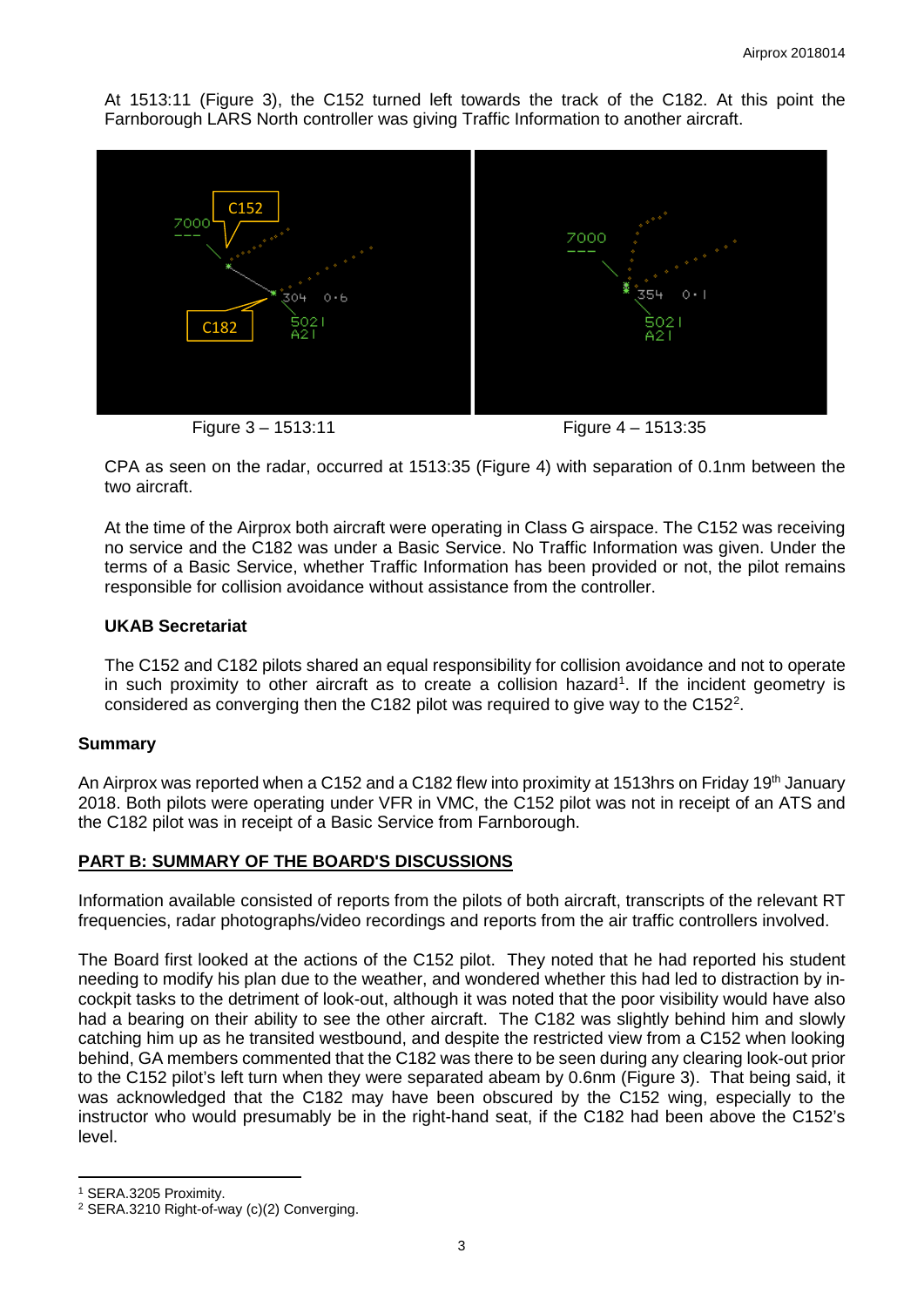For his part, the C182 was behind the C152 and slowly catching it up until abeam. As for the C152 pilot, the other aircraft was there to be seen for about 4mins before they crossed, but easier for the C182 pilot to see the C152 because it was initially in his front-right quadrant. The Board noted that the C182 pilot only reported seeing the C152 in his 7 o'clock presumably after they had crossed. The Board concluded that he hadn't seen the C152 until after it had passed and that it would likely have been blanked by his aircraft's wing in the latter stages of the approach if the C152 had been above.

The Board noted that the time of day in January meant that the sun was low in the sky and that both aircraft were flying into sun when travelling westbound, which would have made look-out difficult. Nevertheless both were there to be seen, and that they weren't demonstrates the importance of robust look-out. Members commented that the C182 pilot was receiving a Basic Service from Farnborough, whilst the C152 was on the Luton frequency; therefore, neither pilot could gain situational awareness from hearing the other on the frequency. Under a Basic Service the Farnborough controller was not required to pass Traffic information and, noting the C182 pilot's comments about only asking for a Traffic Service when the controller didn't seem busy, the Board urged pilots to ask for the service they required rather than to second-guess the agency's ability to deliver; Farnborough would refuse the service if they weren't able to provide it.

The Board also noted that neither aircraft had any form of CWS; if they had, even though the C152 wasn't equipped with Mode C, a CWS could have provided the pilots with useful situational awareness before the encounter got as close as it subsequently did. Members commented that there were an increasing number of affordable CWS systems available that would be well worth considering as a safety investment.

In determining the cause of the Airprox, the Board quickly agreed that it had been a late sighting by the C152 pilot and, because he hadn't seen the C152 until it was in his 7 o'clock, a non-sighting by the C182 pilot. The Board thought that it had been largely down to providence that the two aircraft had any height separation, and noted that neither pilot had seen the other aircraft in time to take any effective avoiding action. Accordingly, they assessed the risk as Category A, separation had been reduced to the bare minimum and there had been a serious risk of collision.

### **PART C: ASSESSMENT OF CAUSE AND RISK**

Cause: A late sighting by the C152 pilot and a non-sighting by the C182 pilot.

Degree of Risk: A.

### Safety Barrier Assessment<sup>[3](#page-3-0)</sup>

In assessing the effectiveness of the safety barriers associated with this incident, the Board concluded that the key factors had been that:

### **ANSP:**

l

**Situational Awareness and Action** were assessed as **not used** because in providing a Basic Service the Farnborough controller was not required to give Traffic Information.

# **Flight Crew:**

**Situational Awareness and Action** were assessed as **ineffective** because neither pilot had any knowledge that the other was in the area.

<span id="page-3-0"></span><sup>&</sup>lt;sup>3</sup> The UK Airprox Board scheme for assessing the Availability, Functionality and Effectiveness of safety barriers can be found on the **UKAB Website**.